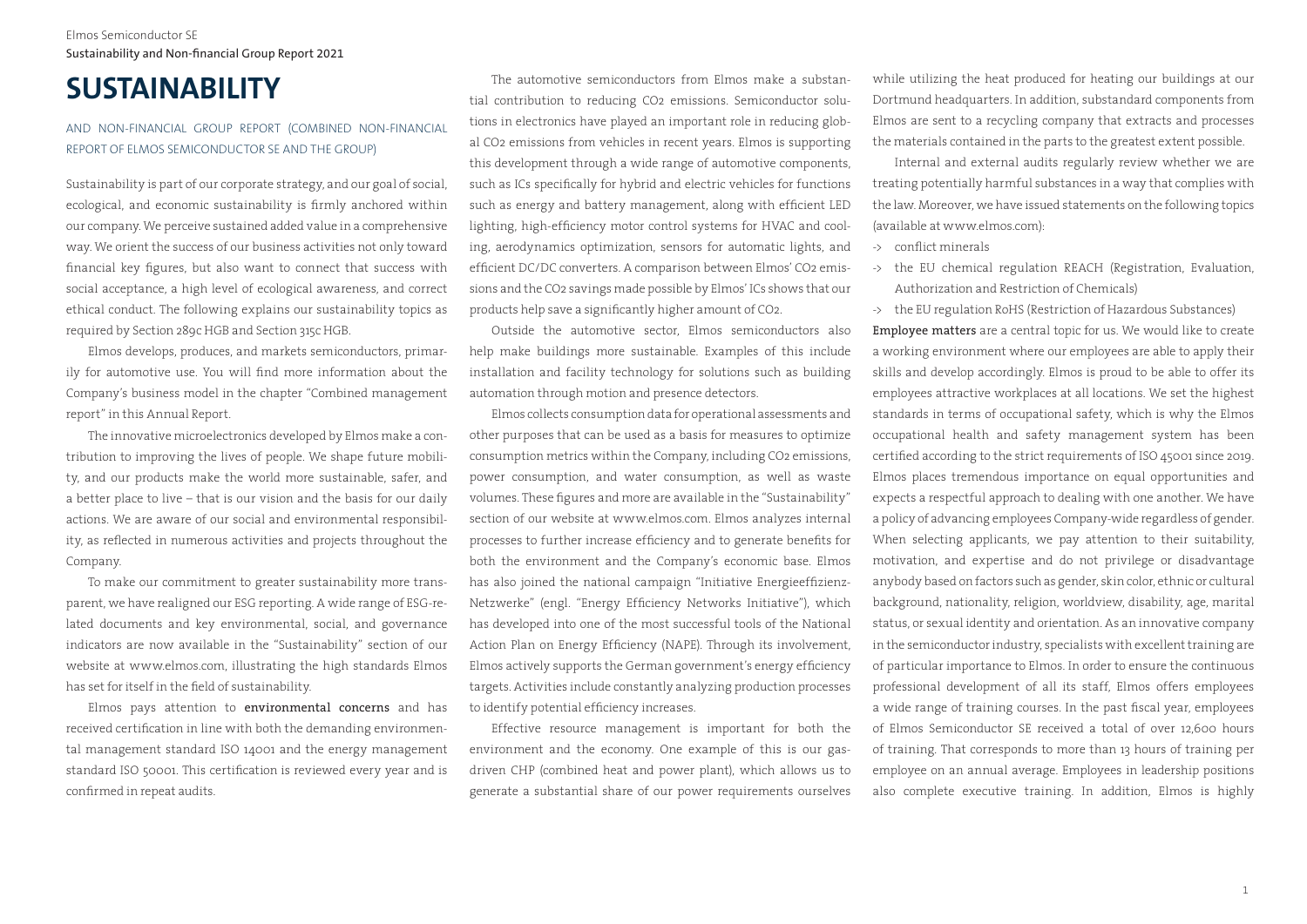#### Sustainability and Non-financial Group Report 2021

committed to vocational training, which it sees as an important investment in the future. As of the reporting date (December 31, 2021), a total of 53 apprentices were employed at German Elmos locations. Apprentices therefore accounted for 4.7% of the Company's total workforce in Germany.

#### NUMBER OF EMPLOYEES

|                              |       | 12/31/2021 12/31/2020 |
|------------------------------|-------|-----------------------|
| Elmos North Rhine-Westphalia | 918   | 932                   |
| Other subsidiaries           | 227   | 209                   |
| Total                        | 1.145 | 1.141                 |

Our working conditions and respect for employee rights meet and in some cases exceed the demanding legal requirements. We place a particular focus on occupational safety in the production areas. In this sense, we also fully comply with the legal requirements for operating production facilities. Regular safety training workshops and inspections are a fixed component of prevention.

The principles of proper conduct toward and among employees, as well as toward external persons and institutions, are defined in our Code of Conduct. The code addresses issues such as law-abiding behavior, conflicts of interest, and dealing with information and Company assets. The Code of Conduct is binding for all employees, and they receive regular training on the topic. Potential violations of the Code of Conduct or other misconduct can be reported using the whistleblower system, which is available Company-wide. The current version of the code can be found online at www.elmos.com.

Alongside the rights and duties listed here, we also offer voluntary services to improve the health of our employees. In-house health promotion is an essential social standard implemented by Elmos. Along with general health programs, it includes special offers for employees doing shift work. Among other benefits that go beyond the usual are the in-house cafeteria, our own parking garage, our in-house gym with an extensive course program, and massage offerings at our headquarters in Dortmund. In addition, an in-house health team provides certain medical examinations and influenza

vaccinations for employees. Moreover, the health team organizes the participation in local sporting events, such as company runs. Due to the COVID-19 pandemic, some of the aforementioned offerings were once again either unavailable in 2021 or were available only in limited form to protect employees.

With regard to the COVID-19 pandemic, Elmos recognized the seriousness of the situation at an early stage at the beginning of 2020 and initiated extensive measures to protect staff, including hygiene concepts for all areas of the Company, providing masks and disinfectants, suspending business travel, increased remote working, free rapid tests, and vaccination offerings for all employees and their families. With the help of these preventive measures, Elmos succeeded in minimizing the risk of infection within the Group and maintaining production and business activities without major disruption.

Where necessary, the Company negotiates measures with the Elmos works council. Management and the works council engage in a lively exchange of ideas in several committees in order to keep this positive collaboration going. Regular works meetings provide management and employees with the opportunity to engage in exchange with each other. Due to the COVID-19 pandemic, in-person works meetings were not held for the protection of staff. To nevertheless keep the line of communication with employees open, both the Management Board and the works council addressed employees in multiple video messages and announcements.

Our Code of Conduct for employees and the Supplier Code of Conduct for our suppliers set out how human rights are to be upheld. Our suppliers and business partners are obligated to comply with the rules defined in our Supplier Code of Conduct, which was completely revised and updated in 2021, and must ensure compliance by their sub-suppliers to comply as well. Examples of what is required by the Supplier Code of Conduct include upholding international human rights, observing employee rights in line with national and international standards, and rejecting child labor, forced labor, and discrimination of all kinds. The current version of the code can be found online at www.elmos.com.

We actively strive to combat corruption and bribery at our Company. Elmos has a Group-wide compliance management system. This includes rules such as a prohibition against bribery and corruption, commitment to correct accounting, non-disclosure obligations with respect to confidential information, and prohibitions against anti-competitive conduct. The compliance officer monitors compliance with rules and laws and provides clear guidance to employees with compliance questions. Select employees must take part in special compliance training that addresses different aspects of compliance and provides instruction for the areas in which they work. In addition, anti-corruption guidelines on dealing with gifts and invitations that are binding for all employees worldwide were adopted in 2021 to enhance the Company's efforts to prevent corruption.

We promote social causes through our diverse collaborations with external partners and through the Elmos Foundation. For this reason, engaging in dialogue at a local-government and regional level with authorities, organizations, institutions, and working groups is part of our corporate culture. Moreover, the charitable work of the Elmos Foundation, which was founded in 2016, supports projects in three main areas: the promotion of education and science, local activities at Elmos Group locations, and campaigns fighting worldwide poverty. To promote education, the Elmos Foundation participates every year in the Deutschlandstipendium, a scholarship program that provides support to high-achieving and talented students. Every year, the Elmos Foundation also supports RuhrTalente by providing scholarships to school students. As part of its regional projects, the Elmos Foundation had the opportunity in 2021 to go beyond cultural projects by supporting an additional youth center for the non-profit organization Bieber.Burmann for you e.V., which helps children and teenagers make active use of their free time. A children's hospice and an organization in Dortmund's northern neighborhoods that cares for children and teenagers also received support in 2021. To combat global poverty, the Elmos Foundation has supported the organization Sambhava in Nepal since 2019; the organization operates a home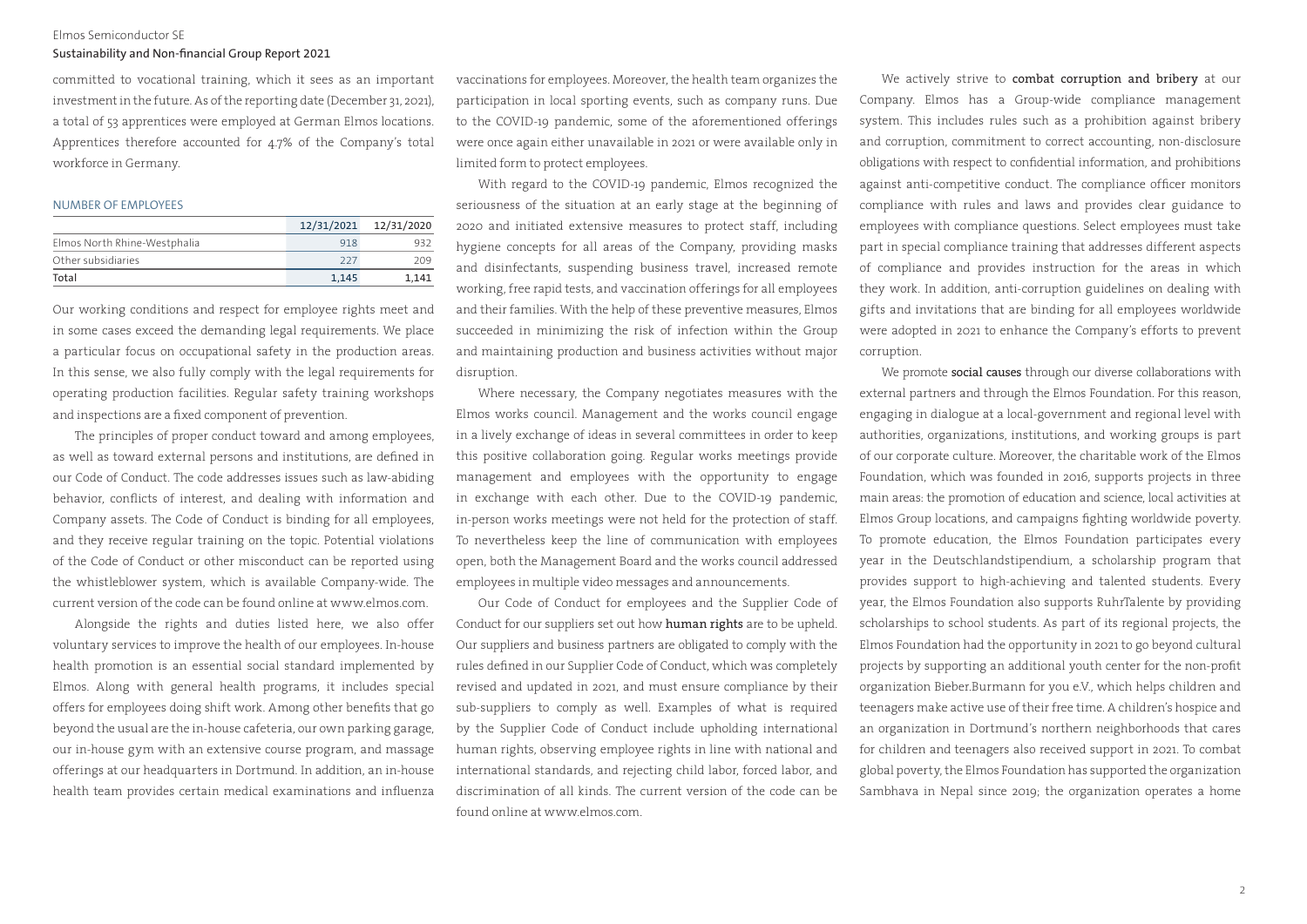#### Sustainability and Non-financial Group Report 2021

for children in need and makes it possible for other children to go to school or participate in sporting activities. The Elmos Foundation also regularly helps fund projects by Ingenieure ohne Grenzen e. V. For more information and a more in-depth look at the foundation's work, please see our brochure entitled "Gemeinsam Zukunft gestalten!" (in German only) at www.elmos-stiftung.de.

Material risks that could occur in connection with the topics listed here are addressed in the chapter "Opportunities and risks."

Sustainability reporting has been prepared according to external frameworks, in particular the German Sustainability Code (DNK). The sustainability topics that are important to the Company have been explained, which is why there is no need for a separate DNK statement of compliance.

## REPORTING IN ACCORDANCE WITH THE EU TAXONOMY REGULATION

As part of the package of measures known as the European Green Deal, whose overarching objective is for the EU to become climateneutral by 2050, EU Regulation 2020/852 on the establishment of a framework to facilitate sustainable investment ("EU Taxonomy") was adopted in June 2020. On the basis of defined Taxonomy requirements, the economic activities of EU companies are to be classified and assessed in terms of their contribution to the EU's six environmental objectives, with the aim of encouraging greater investment in environmentally sustainable activities within the EU. Pursuant to Article 8 of the EU Taxonomy, starting from January 1, 2022, companies subject to reporting requirements are obliged to disclose information on whether and to what extent their economic activities are environmentally sustainable as defined by the EU Taxonomy. As a result, non-financial companies subject to reporting requirements must include information on "green" turnover, capital expenditure (CapEx), and operating expenditure (OpEx) in their (consolidated) non-financial statement or (consolidated) nonfinancial report and prove whether their activities are actually environmentally sustainable according to the criteria of the EU

Taxonomy and therefore substantially contribute to the fulfillment of the EU's environmental objectives. The environmental objectives specified in Article 9 of the EU Regulation are: (1) climate change mitigation, (2) climate change adaptation, (3) sustainable use of water,  $(4)$  transition to a circular economy,  $(5)$  pollution prevention and control, and (6) protection of biodiversity and ecosystems.

Due to the complexity of the rules and the significant effort involved for the companies affected, Article 10 of the Delegated Act of July 6, 2021, concerning Article 8 of the EU Taxonomy Regulation provides for simplifications for the first year of reporting. In 2022, companies therefore only need to disclose the proportion of "Taxonomy-eligible economic activities" and "Taxonomy non-eligible economic activities" in their total turnover, capital expenditure (CapEx), and operating expenditure (OpEx) relating to the first two environmental objectives (climate change mitigation, climate change adaptation) as well as provide additional explanatory information. A review and assessment of economic activities in terms of their fulfillment of the technical screening criteria and a breakdown based on each environmental objective ("Taxonomyaligned activities") are not required in the first year of reporting.

From January 1, 2023, companies' reporting must include a detailed analysis of their economic activities and proof of Taxonomy compliance. According to the definitions of the EU Taxonomy, Taxonomy-eligible economic activities only qualify as environmentally sustainable (Taxonomy-aligned) if those activities

- (1) contribute substantially to at least one of the six environmental objectives, as proved by fulfillment of the technical screening criteria relevant for the economic activities in question,
- (2) do not significantly harm any of the EU's other environmental objectives (principle of "do no significant harm" – DNSH), and
- (3) are carried out in compliance with the minimum safeguards for occupational safety and human rights.

Elmos has addressed the requirements and reporting duties under the EU Taxonomy in detail to ensure that it meets the initial reporting obligations in 2022. In the current financial year, we will further refine our internal processes and the necessary data gathering procedures and screening analyses – with external support if required – so that we are sufficiently prepared for the full reporting obligations from January 1, 2023.

## Determination of Elmos Semiconductor SE's economic activity for the purposes of the EU Taxonomy

According to Annex 1 (environmental objective  $1 -$  climate change mitigation) and  $2$  (environmental objective  $2 -$  climate change adaptation) of the Delegated Regulation of June 4, 2021, supplementing the EU Taxonomy Regulation, there are a total of 17 different activities that are deemed Taxonomy-eligible for companies in the manufacturing sector (production of goods). This allocation and division of a company's economic activities into the defined Taxonomy-eligible activities is the first step in the review and must be published in the first year of reporting.

Elmos is a leading global provider of mixed-signal semiconductors, primarily for use in automotive vehicles. Elmos semiconductors make mobility around the world safer, more comfortable, and more energy-efficient and therefore contribute substantially to climate change mitigation and to combating and mitigating climate change, as well as to reducing greenhouse gas emissions.

In the automotive industry, semiconductor solutions help significantly lower global CO2 emissions from vehicles. Elmos contributes to these efforts through a wide range of automotive components, such as ICs specifically for hybrid and electric vehicles, efficient LED lighting, high-efficiency control systems for HVAC, aerodynamics optimization, and for temperature and thermal management, sensors for automatic lights, and efficient DC/DC converters.

Elmos operates exclusively in the field of semiconductors. The production of semiconductors as an electronic component is covered by code C.26 of the statistical classification of economic activities in the European Community (NACE). There are no other Taxonomyrelated activities or business segments in the Elmos Group.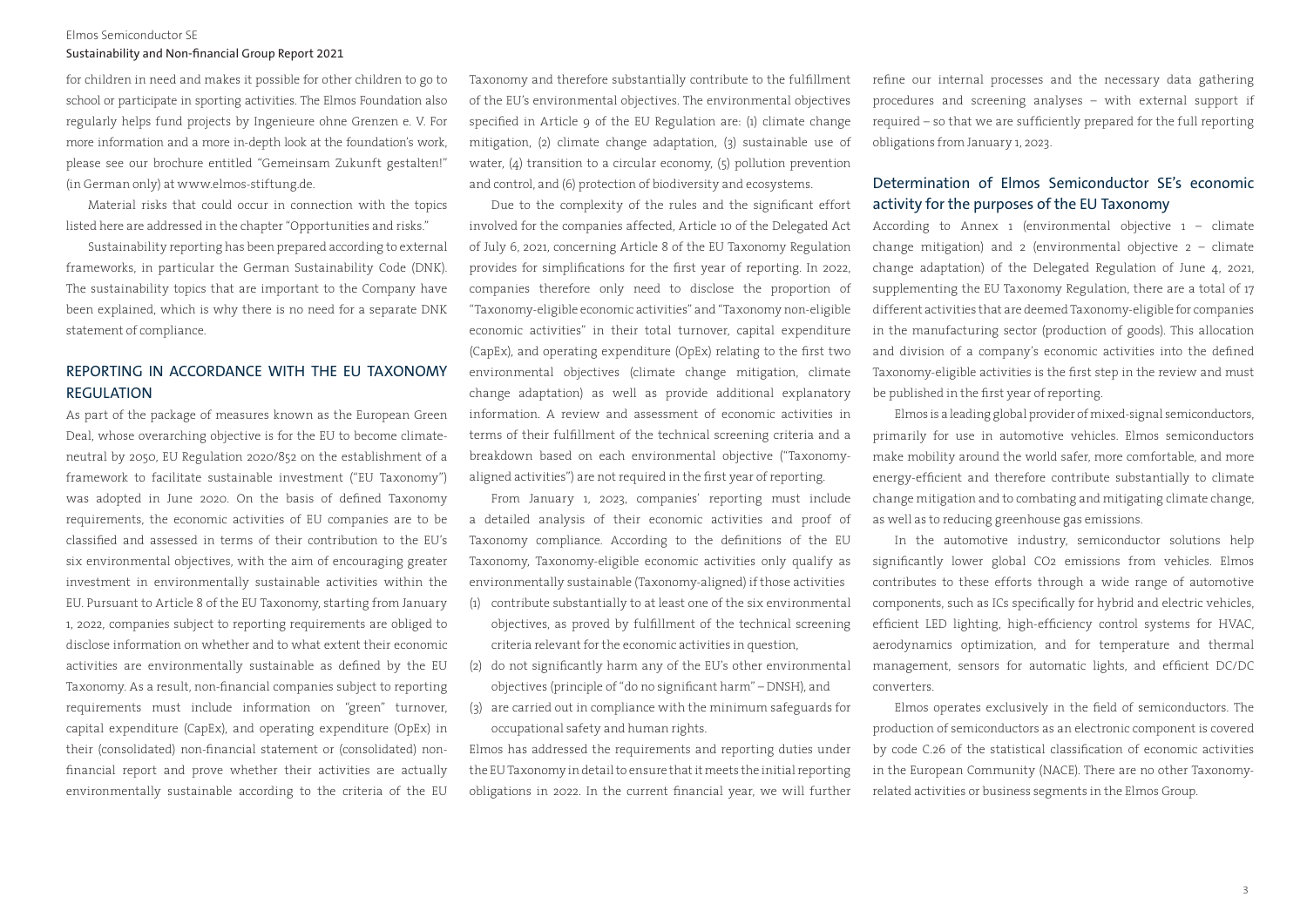#### Sustainability and Non-financial Group Report 2021

In the Annex setting out the technical screening criteria in the Delegated Regulation of June 4, 2021, supplementing the EU Taxonomy Regulation, the NACE code relevant for Elmos (C.26) falls within section 3.6 (Manufacture of other low carbon technologies). According to the description in section 3.6, the manufacture of other low carbon technologies is aimed at substantial greenhouse gas emission reductions in other sectors of the economy. It enables other sectors of the economy to contribute substantially to fulfilling environmental objectives or to significantly reduce greenhouse gas emissions (enabling activity). The relevant economic activities defined by the EU Taxonomy, for which Elmos technologies enable a substantial contribution to the fulfillment of environmental objectives, are in particular the manufacture of low carbon technologies for transport (section 3.3) and, to a lesser extent, the manufacture of energyefficient equipment for buildings (section 3.5).

## Determination of Elmos Semiconductor SE's Taxonomyeligible turnover for the purposes of the EU Taxonomy

As there are no established standards for disclosing or determining green products in the first year of reporting under the EU Taxonomy, Elmos is adopting a conservative approach to identifying Taxonomyeligible turnover. In the Elmos Group, this turnover includes sales attributable to semiconductors that could enable a substantial contribution to the fulfillment of environmental objectives by increasing efficiency, directly reducing consumption, or reducing a vehicle's or building's CO2 emissions (such as ICs for LED control of front and rear lighting, ICs for efficient motor control, home automation, heat optimization, and for efficient energy use). According to the screening criteria of the EU Taxonomy, all other sales from products for applications that have no direct effect on environmental objectives do not qualify as Taxonomy-eligible, although the use of parking assistance systems, for example, considerably reduces urban parking traffic and thus indirectly contributes to reducing CO2. Sales as defined by IAS 1 and sales accounted for pursuant to IFRS 15 in the consolidated financial statements were used as a basis for turnover.

## Determination of Elmos Semiconductor SE's Taxonomyeligible capital expenditure (CapEx) for the purposes of the EU Taxonomy

The Company is not able to prepare a clear breakdown of capital expenditure (CapEx) based on environmentally sustainable criteria. Among other things, this is because all types of semiconductors, including those that may not be Taxonomy-eligible, are tested on a testing machine. We therefore determine Taxonomy-eligible and Taxonomy non-eligible capital expenditure in an approximate manner, either on the basis of Taxonomy-eligible turnover or the number of units sold of all Taxonomy-eligible products, depending on the type of capital expenditure. For example, capital expenditure on land and buildings was broken down on the basis of the number of units sold of the Taxonomy-eligible products, as this capital expenditure is apportioned using a more value-neutral approach based on cost allocation, and the value or complexity of a product has no effect on the use of that type of capital expenditure. We also took this approach for capital expenditure on intangible assets. By contrast, with regard to capital expenditure on property, plant and equipment that are deployed directly in the production process (such as technical equipment for the testing process or testing machines), we used turnover to determine Taxonomy-eligible capital expenditure so as to take into account the varying degrees of load on production machinery by our different types of semiconductors, depending on their complexity, while applying a value-based method. Higher-value ("more expensive") semiconductors tend to spend longer on testing machines or undergo more complex testing programs than simple ("cheaper") semiconductors. Higher-value products therefore use testing machines longer and place a greater strain on technical equipment than simple products. In these cases, a value-based calculation according to turnover is preferable to a valueneutral breakdown by number of units. The same applies to productrelated or project-related capitalized development expenses and thus materially to intangible assets, as higher-value or more complex projects generally require more development resources, meaning that a higher proportion of development expenses can be capitalized than in the case of semiconductors that were less complex and more simple to develop. Additions to property, plant and equipment and intangible assets according to the consolidated financial statements were used as a basis for total capital expenditure (Taxonomy-eligible and Taxonomy non-eligible).

## Determination of Elmos Semiconductor SE's Taxonomyeligible operating expenditure (OpEx) for the purposes of the EU Taxonomy

A clear and specific breakdown of Taxonomy-eligible and Taxonomy non-eligible expenditure is also not possible in the case of operating expenditure (OpEx) and would, in our view, be of very little informative value in any case. Depending on cost type, we again used either turnover or number of units sold to approximately determine the OpEx KPI. For all relevant, EU Taxonomy-based expenses that are directly linked to product development, we used the proportion of turnover accounted for by our defined Taxonomy-eligible activities, because higher-value products tend to require greater research and development expenses, and in particular more human resources. We treated other expenditure not related to product development, such as expenditure on the maintenance and repair of buildings, as typical cost allocations and broke this expenditure down based on the number of units sold of the Taxonomy-eligible products. In accordance with the EU Taxonomy, the basis used to determine total operating expenditure (both Taxonomy-eligible and Taxonomy noneligible) comprised direct, non-capitalized costs relating to research and development, building renovation measures, short-term leases, and maintenance and repair, as well as all other direct expenditure in connection with the daily maintenance of items of property,